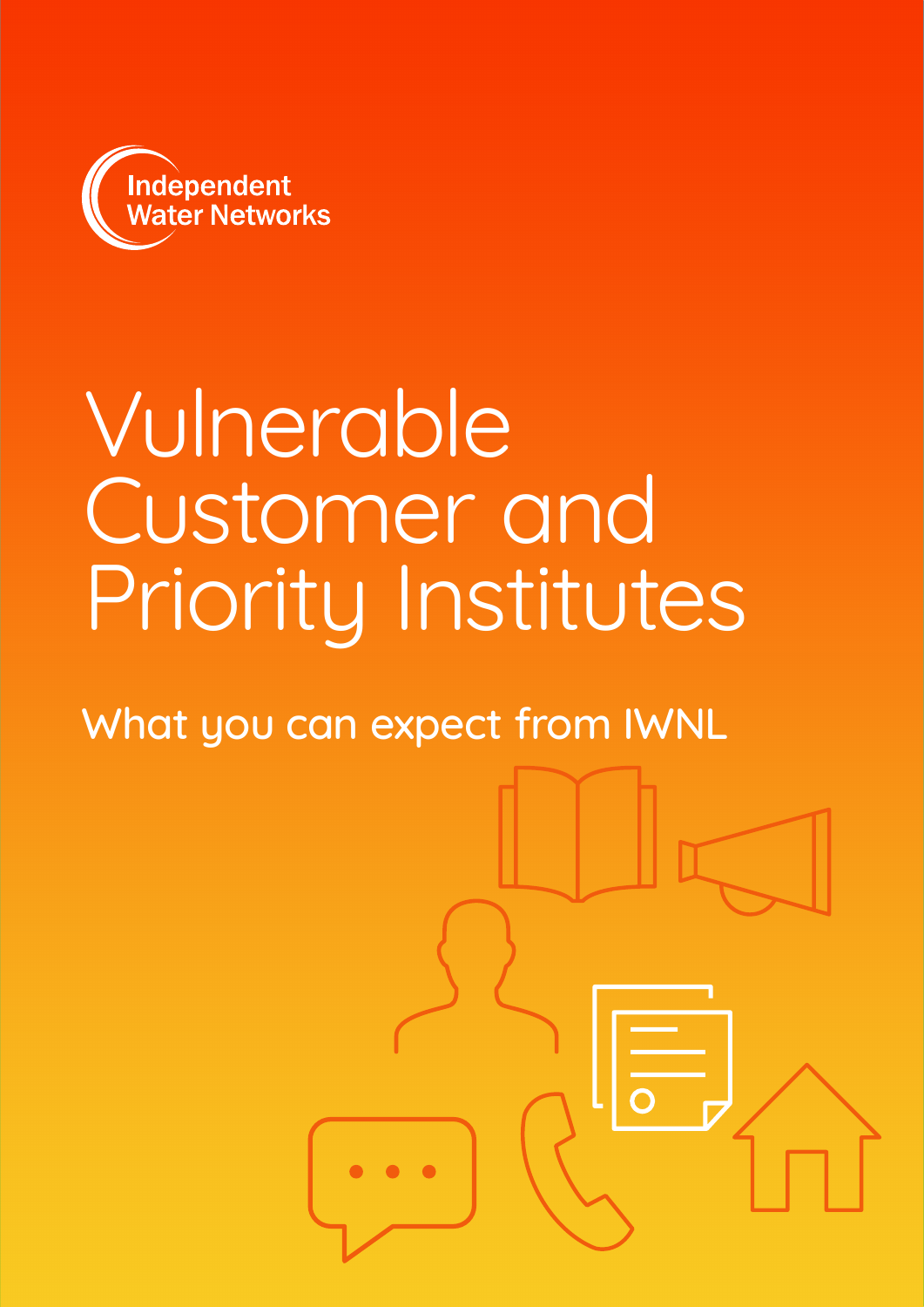

# Contents

- 03 1. Background
- 04 2. Aim
- 05 3. SEMD & Open Water Requirements
- 06 4. Identifying Vulnerable Customers
- **07** 5. Site Specific Arrangements
- 09 6. Definitions

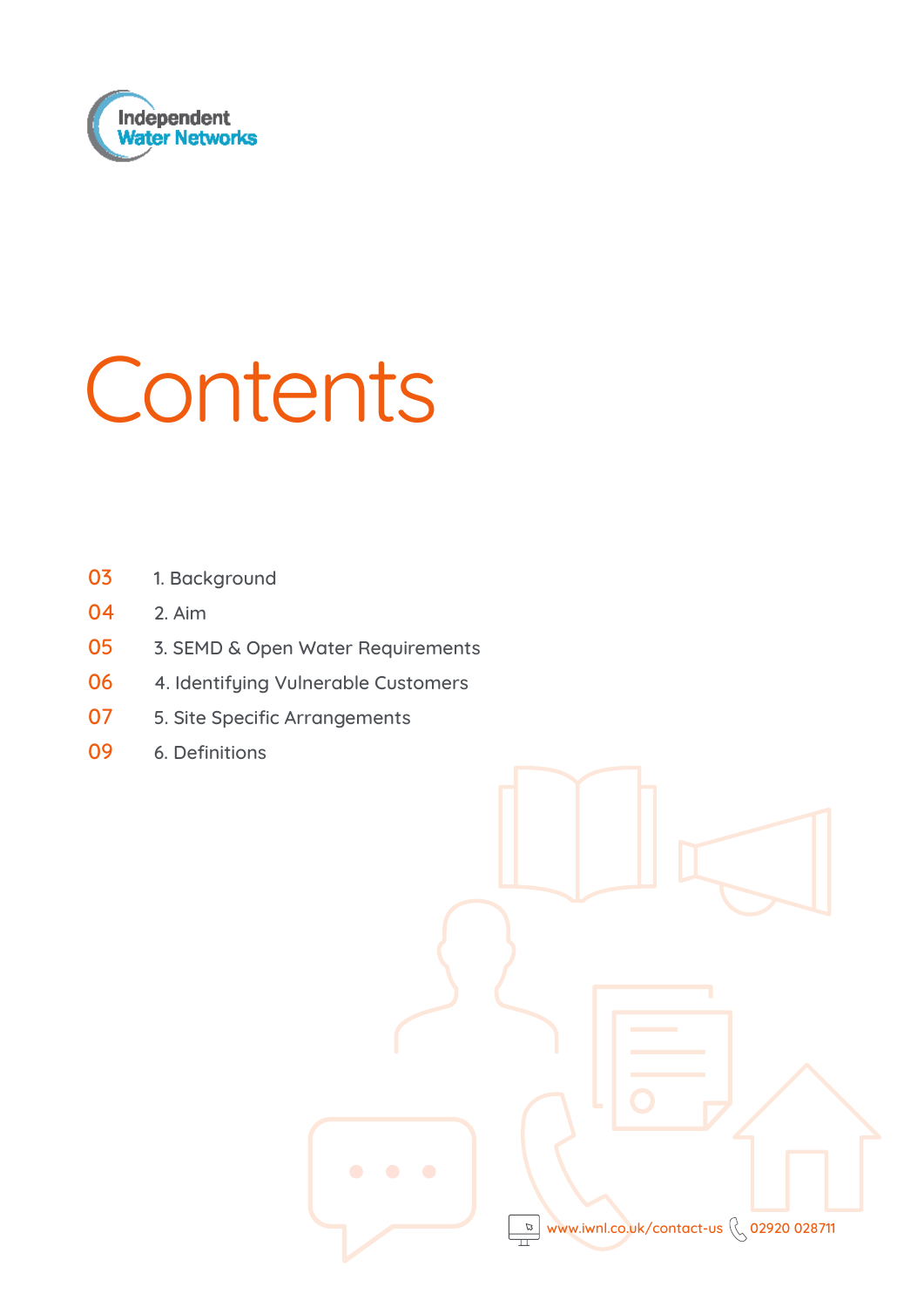# **1.0 Background**

In response to changes introduced in the water industry to create competition in the nonhousehold customer market, we need to have a clear understanding of which premises are occupied by sensitive customers so we can respond appropriately when delivering planned activities and dealing with reactive situations and unplanned changes to services. Retailers are responsible for notifying us via the market operator when their customer falls within our definition. 

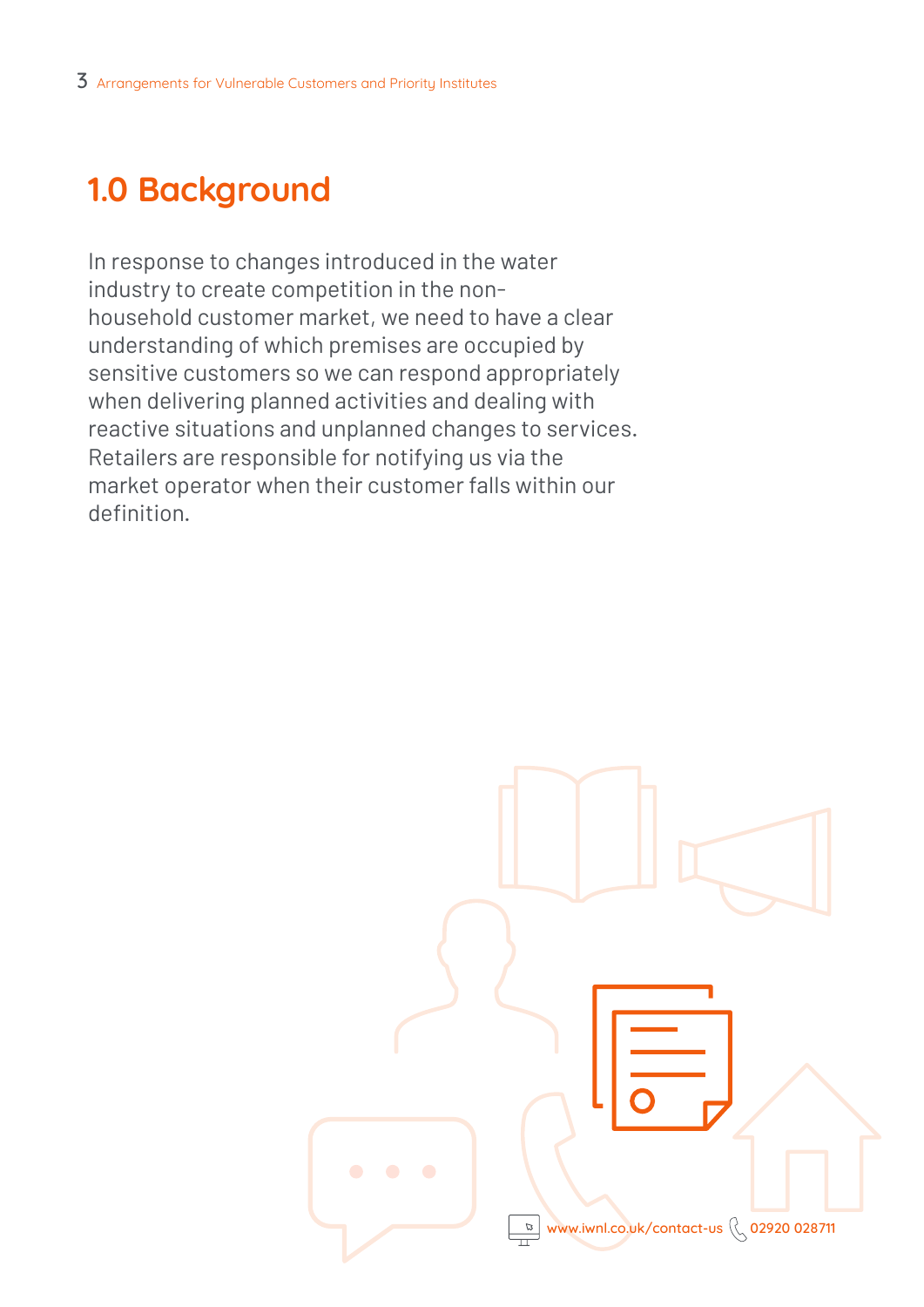## **2.0 Aim**

This policy identifies which types of Non-Household Customers IWNL Wholesale considers fall within the definition of Sensitive Customers and for which Eligible Premises it may wish to establish as vulnerable.

#### **The aims of the policy are:**

- to ensure a consistent approach is followed within IWNL Wholesale operational area;
- to provide Retailers and Non-Household Customers with our guidelines that shall always be complied with;

This policy sets out the definition of Sensitive Non-Household Customers to be followed by IWNL Wholesale and in accordance with the Market Codes and SEMD, and describe the planning Independent Water Networks (IWNL) has put into place for each type of vulnerable sector, to ensure the provision of essential water supply or sewerage services, at all times, including in the event of a civil emergency or any event threatening national security.

Accordingly, set out below are the key SEMD provisions, Open Water guidance, and definitions, followed by details on how IWNL identifies and prioritises arrangements for the following vulnerable customers and other vulnerable sectors of the population:

A. Vulnerable customers on IWNL's Vulnerabilities Register (including the sick, the elderly and the disabled);

- B. Hospitals
- C. Nursing Homes
- D. Schools
- E. Prisons
- F. Farms and abattoirs (with commercial livestock)
- G. Other vulnerable sectors of the population

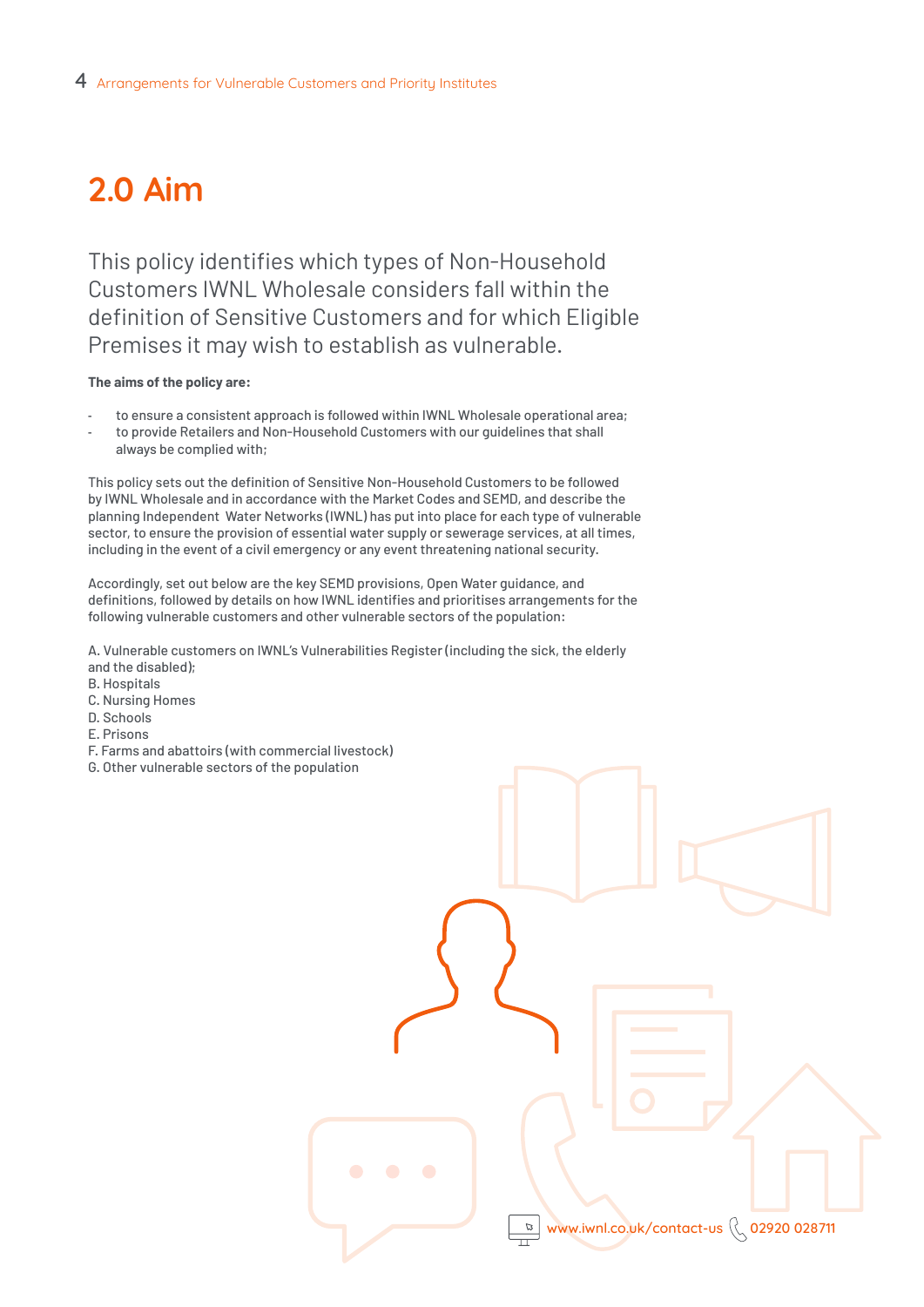# **3.0 SEMD & Open Water Requirements**

This Section outlines:

1. the paragraph within the SEMD in reference to provisions for vulnerable sector customers; 2. Open Water's guidance on sensitive and vulnerable customers; and

3. Definitions.

## **3.1 SEMD**

Paragraph 1(2)(c) This provision states that plans for essential water supply must give priority to the

domestic needs of the sick, the elderly, the disabled, hospitals, schools and other vulnerable sectors of the population.

Guidance notes on this provision state that the undertaker's plans should take into account the possible higher than average quantities of water needed for those referred to in this paragraph, such as those with kidney dialysis machines at home.

Some water undertakers may have difficulties in identifying details about people in the vulnerable sectors. However, they should make plans and arrangements with other bodies, such as local authorities and health authorities, to secure, as far as possible, information available to these bodies about vulnerable people.

IWNL has a Vulnerabilities Register to identify and capture vulnerable customers (see section 3 for further information)

#### Paragraph 1(2)(d)

This provision, whilst not addressing the needs of vulnerable sectors, suggests that each water undertaker needs to look at its own area to identify the nature of non-domestic users, in particular livestock and essential food industries, and give due regard to their requirements. What this means in practice is that the needs of domestic vulnerable customers will be prioritised over non-domestic users; but efforts will be made to assist non-domestic users.

## **3.2 Open Water**

In April 2017 market separation within the Water Industry will take place. This will see the water providers become the wholesalers of the water and any number of retailers will then compete for non-domestic customers business.

As part of this, obligations around sensitive or vulnerable customers still remain and it will be the responsibility of the Wholesaler to publish guidance as to which types of Non- domestic customers it considers to fall within the definition of Sensitive Customer and shall respond to any query which the Retailer raises with it about the application of that guidance.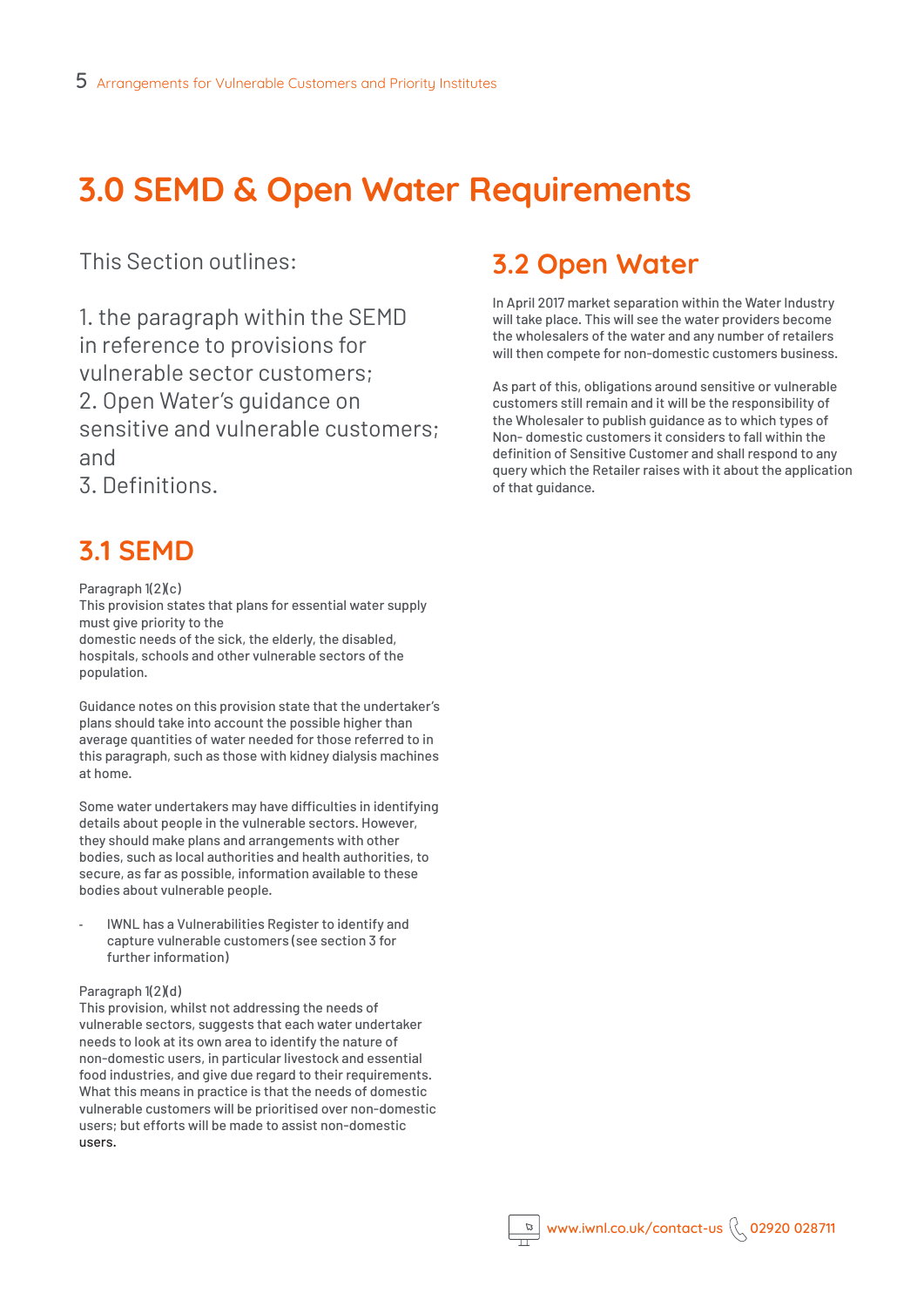## **4.0 Identifying Vulnerable and Priority Customers**

Under IWNL's current definitions:-

- Vulnerable customers are those domestic customers who are registered on our
- Vulnerabilities Register; and
- Priority customers are defined as groupings of individual vulnerable customers, such as prisoners, patients and school children in a non-domestic setting.

## **4.1 Vulnerabilities Register**

Vulnerable Customer information is obtained in several ways. Customers can self-register; this can be done either on IWNL's website or by calling the contact center and registering over the phone.

Once the customer has provided permission to be included on the Vulnerabilities Register, their information is added to our records. By the customer's request this information can be removed at any time.

### **4.2 Hospitals & Prisons**

Hospital and Prisons information has been captured based on pre-determined guidance as set out in Section 5.

## **4.3 Nursing Homes**

Nursing homes are identified using the Care Quality Commission's website. The Care Quality Commission is the independent regulators of health and adult social care in England. The website can be used to search via any given health or social care provider in any given area and generates a downloadable link to the data.

## **4.4 Schools**

Schools are identified during an event by using the Department of Education's website. This website provides the information on all 'compulsory higher and further education' establishments and allows IWNL to identify those potentially affected, by area.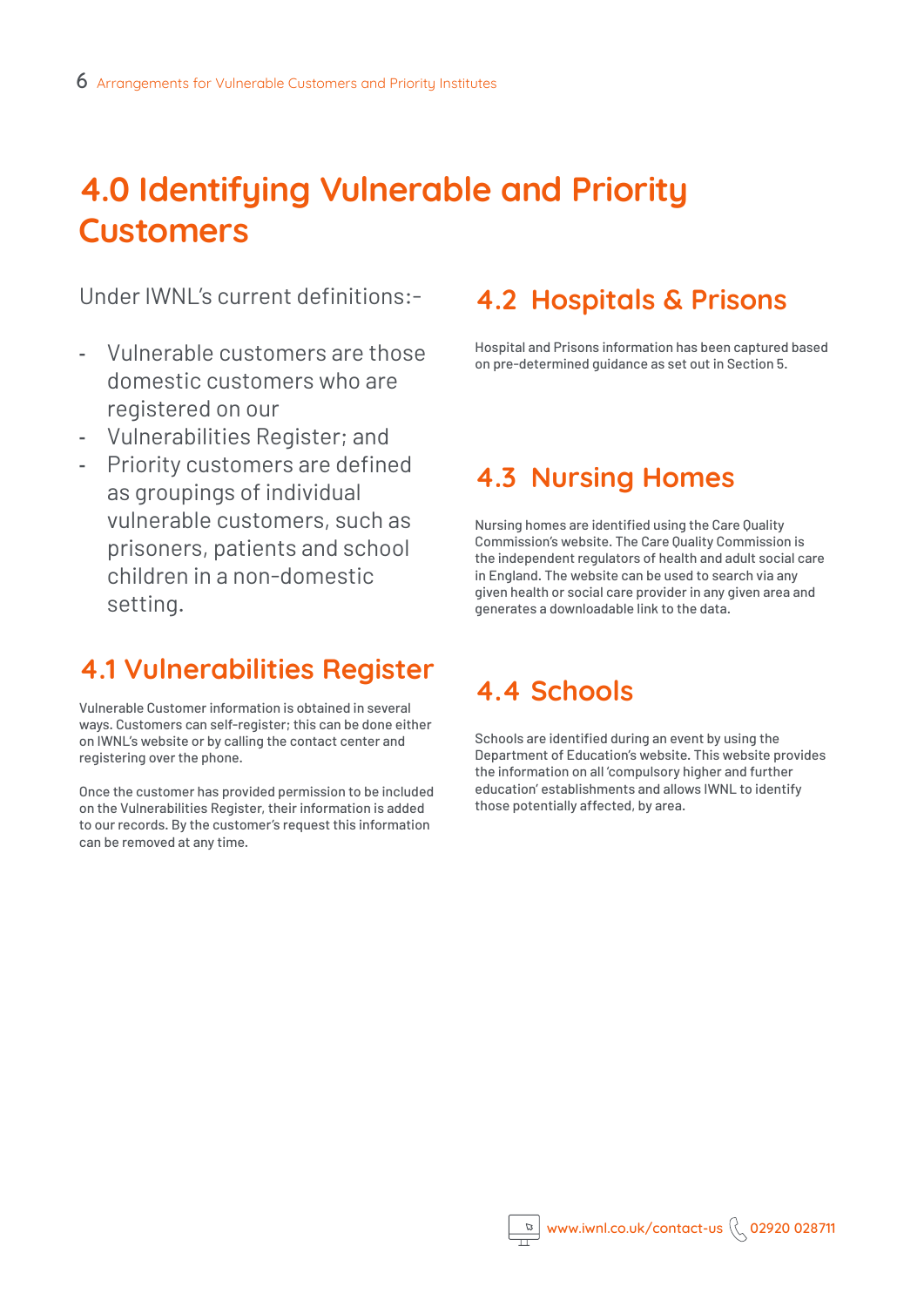# **5.0 Site Specific Arrangements**

This section details the different types of institutions IWNL classify as priority customers in accordance with SEMD (paragraph 1(2)(d). For each institution, a definition is provided followed by IWNL tailored response based on the Risk Matrix outcome in section 3.

## **5.1 Prisons**

#### Definition:

A place of confinement especially for lawbreakers; specifically: an institution (as one under state jurisdiction) for confinement of persons convicted of serious crimes

- Users defined as 'vulnerable' due to captive status – are unable to provide themselves with alternative supplies during an I2S or WQ event – this includes difficulty with boiling and collecting water from a source.
- Institute unable to close or evacuate due to high risks associated with this and lack of readily available alternative accommodation and risks posed by inmates
- Social unrest interruption to basic 'human rights' may cause riots or associated anti-social behavior.

#### IWNL Response / Provisions:

IWNL will produce a site-specific Prison Information Pack that includes the following information:

- Major risks and vulnerabilities for the individual facility
- Type of prison, Cat A, B, C etc
- The facilities own business continuity arrangements
- Any rezones
- Any Potential Alternative supplies required (where these will come from and volume required)
- Key contacts for that facility

#### Prison Category's

Category A – Category A prisoners are those that would pose the most threat to the public, the police or national security should they escape. Security conditions in category A prisons are designed to make escape impossible for these prisoners.

Category B – Category B prisoners do not need to be held

in the highest security conditions but, for category B prisoners, the potential for escape should be made very difficult.

Category C – Category C prisoners cannot be trusted in open conditions but are considered to be prisoners who are unlikely to make a determined escape attempt.

Category D – Category D prisoners can be trusted in open conditions

## **5.2 Acute Hospitals**

#### Definition:

An institution providing medical and surgical treatment and nursing care for sick or injured people.

- Institution remains open 24/7 365 days a year, therefore, cannot close due to a I2S or WQ
- event
- Users defined as 'vulnerable' based on health-related grounds – are unable to provide themselves with alternative supplies during an I2S or WQ event – this includes difficulty with boiling and collecting water from a source.
- Users cannot be easily or quickly relocated or evacuated due to their high dependency needs (HDU, ICU, NICU etc)
- Users are admitted and stay overnight
- Institute offers acute care
- Surgical units and sterilization on site
- Vulnerability of patients due to ill health, (neonatal, oncology, cardiology, HDU, ICU) high risk, likelihood of patients passing away if moved Renal facilities – requires mains fed water that is purified to a very high standard.

#### IWNL Response / Provisions:

IWNL will produce a site specific Hospital Information Pack that includes the following:

- Major risks and vulnerabilities for the individual facility
- The facilities own business continuity arrangements
- Critical units/wards
- Any rezones
- Any Potential Alternative supplies required (where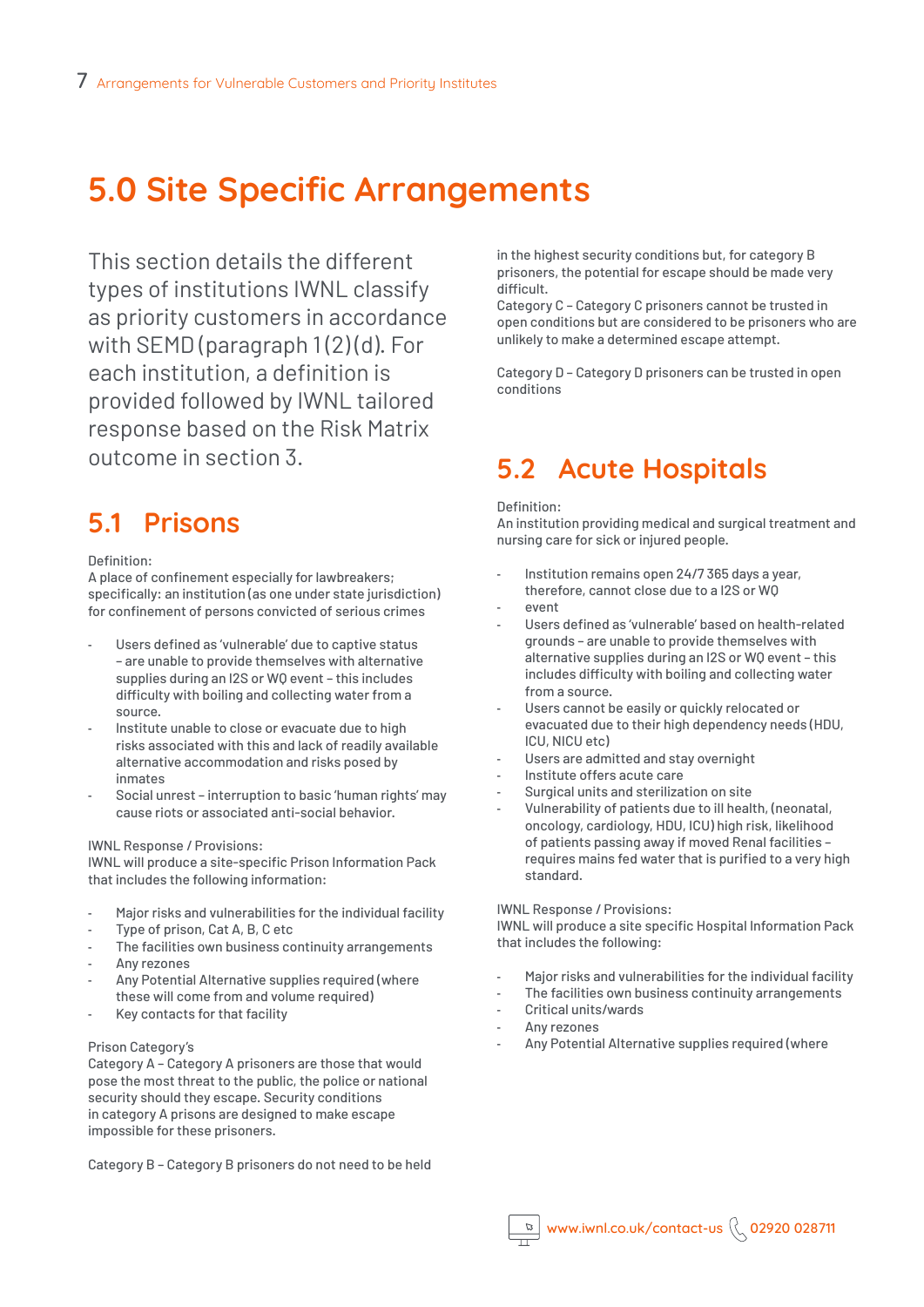these will come from and volume required)

Key contacts for that facility

## **5.3 Nursing/Care Homes**

#### Definition:

These are residential, which means people live in them either short or long term. They provide accommodation, meals, personal care (such as help with washing and eating) and they also have registered nurses who can provide care for more complex health needs.

- Vulnerability due to frailty, age or health in ability to be able to supply themselves with water or fetch alternative supplies an interruption
- Users may also suffer from mental health related issues
- Users stay overnight
- Users are provided with welfare as part of their stay which food and water as unable to provide this themselves
- Cannot close or relocate easily due to the complex and broad nature of the inhabitants needs

#### IWNL Response / Provisions:

Best endeavours – priority will be given to our domestic customers, but best endeavours will be made in order to supply these facilities with an additional supply of water – bottled water is the most likely in order to ensure residents do not have to collect or boil water from a bowsers or CCB.

### **5.4 Schools**

Definition: An institution for educating children.

- Vulnerability due to the age of the attendees
- Can close schools but this has social related implications (child care)
- Captive status during the day, unable to leave site to procure an alternative supply

#### IWNL Response / Provisions:

Best endeavours – priority will be given to our domestic customers, but best endeavours will be made in order to supply these facilities with an additional supply of water – bottled water is the most likely in order to ensure staff and children do not have to collect or boil water from a bowsers or CCB.